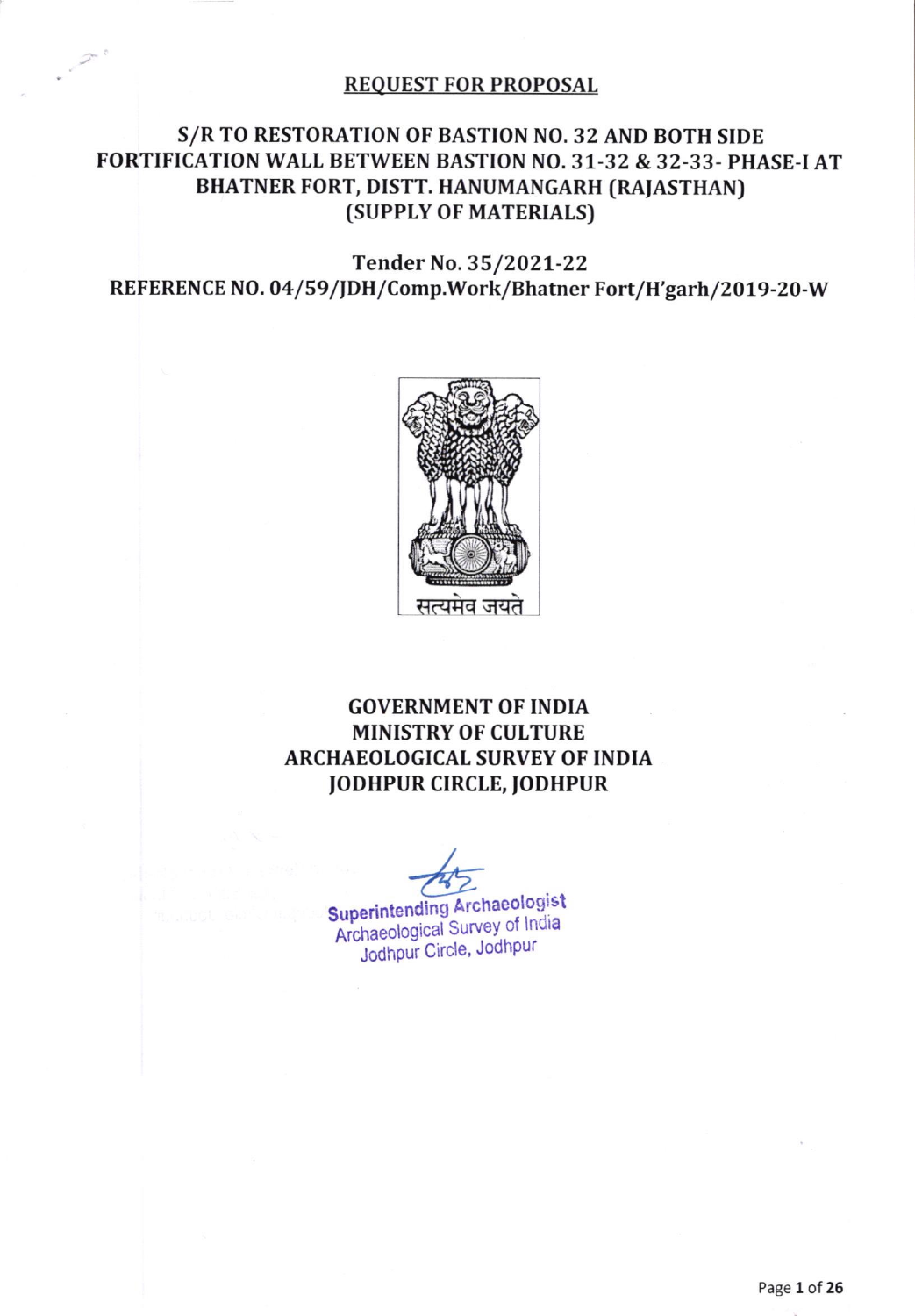#### Section-1

### TahIe A: Time and Work Frame

# s/R TO RESTORATTON OF BASTION NO. 32 AND BOTH SIDE FORTIFICATION WAIL BETWEEN BASTION NO. 31-32 & 32-33. PHASE.I AT BHATNER FORT, DISTT. HANUMANGARH (RAIASTHAN) (SUPPLY OF MATERIALS)

### Manual bids shall not be accepted.

### CRITICAL DATE SHEET

| 1. | <b>Publishing Date</b>                | 07.02.2022 | 18:00 Hrs. |
|----|---------------------------------------|------------|------------|
| 2. | Document                              | 07.02.2022 | 18:00 Hrs. |
|    | Download/Sale Start                   |            |            |
|    | Date                                  |            |            |
| 3. | Seek Clarification Start   07.02.2022 |            | 18:00 Hrs. |
|    | Date                                  |            |            |
| 4. | Seek Clarification End 25.02.2022     |            | 12:00 Hrs. |
|    | Date                                  |            |            |
| 5. | Pre Bid Meeting Date                  | 24.02.2022 | 15:00 Hrs. |
| 6. | Bid Submission Start                  | 07.02.2022 | 18:00 Hrs. |
|    | Date                                  |            |            |
| 7. | Submission<br>Bid                     | 28.02.2022 | 12:00 Hrs. |
|    | Closing Date                          |            |            |
| 8. | <b>Bid Opening Date</b>               | 01.03.2022 | 12:30 Hrs. |
| 9. | <b>Bid Validity Date</b>              | 120 Days   |            |

I  $\frac{4}{\sqrt{2}}$ 

Superintending Archaeologist Archaeological Survey of India Jodhpur Circle, Jodhpur